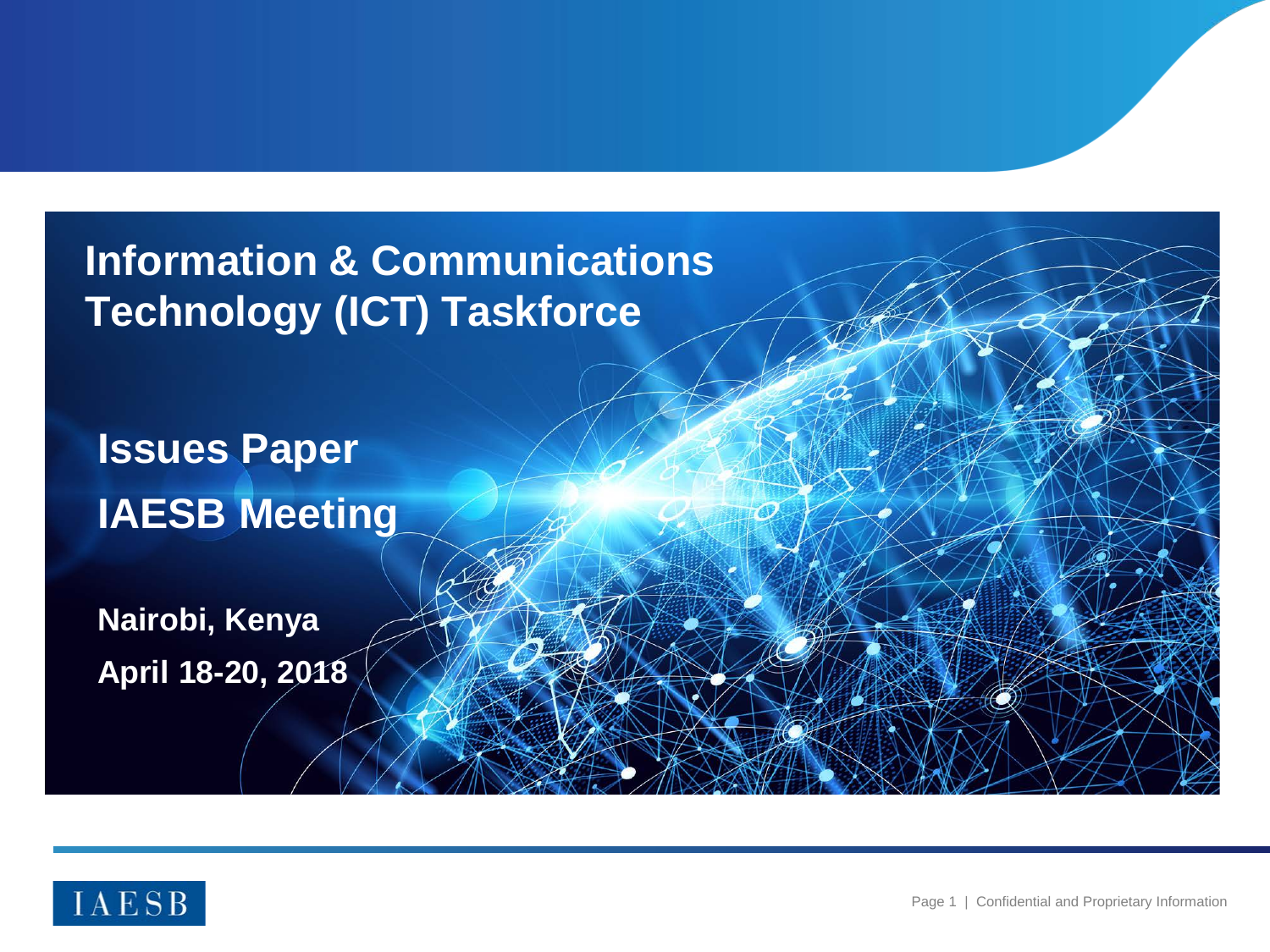#### **Business Case**

- By 2021, 23% of educators say graduates will have data science and analytical skills and 69% of employers say they prefer someone with these skills\*
- 63% cited lack of skilled teams as a key obstacles to digital innovation
- Finance professionals spend half their time on gathering data and the other half analyzing the data $*$
- Two years ago 78% of CFOs considered proficiency in Excel as the most important skill for their FP&A teams. Only 5 percent feel the same today. Instead, CFOs rated adaptability to new technologies as the top skill for new hires \*\*\*
- Data has been called the world's most valuable resource \*\*\*\*

\*PwC's 2017 Global Digital IQ Survey: 10th anniversary edition

\*\*PwC's Finance Effectiveness Benchmark Report 2017

\*\*\*Adaptive Insights, Q42017 CFO Survey

\*\*\*\*PwC's Confidence in the Future. How tomorrow's technologies can help the finance function of today

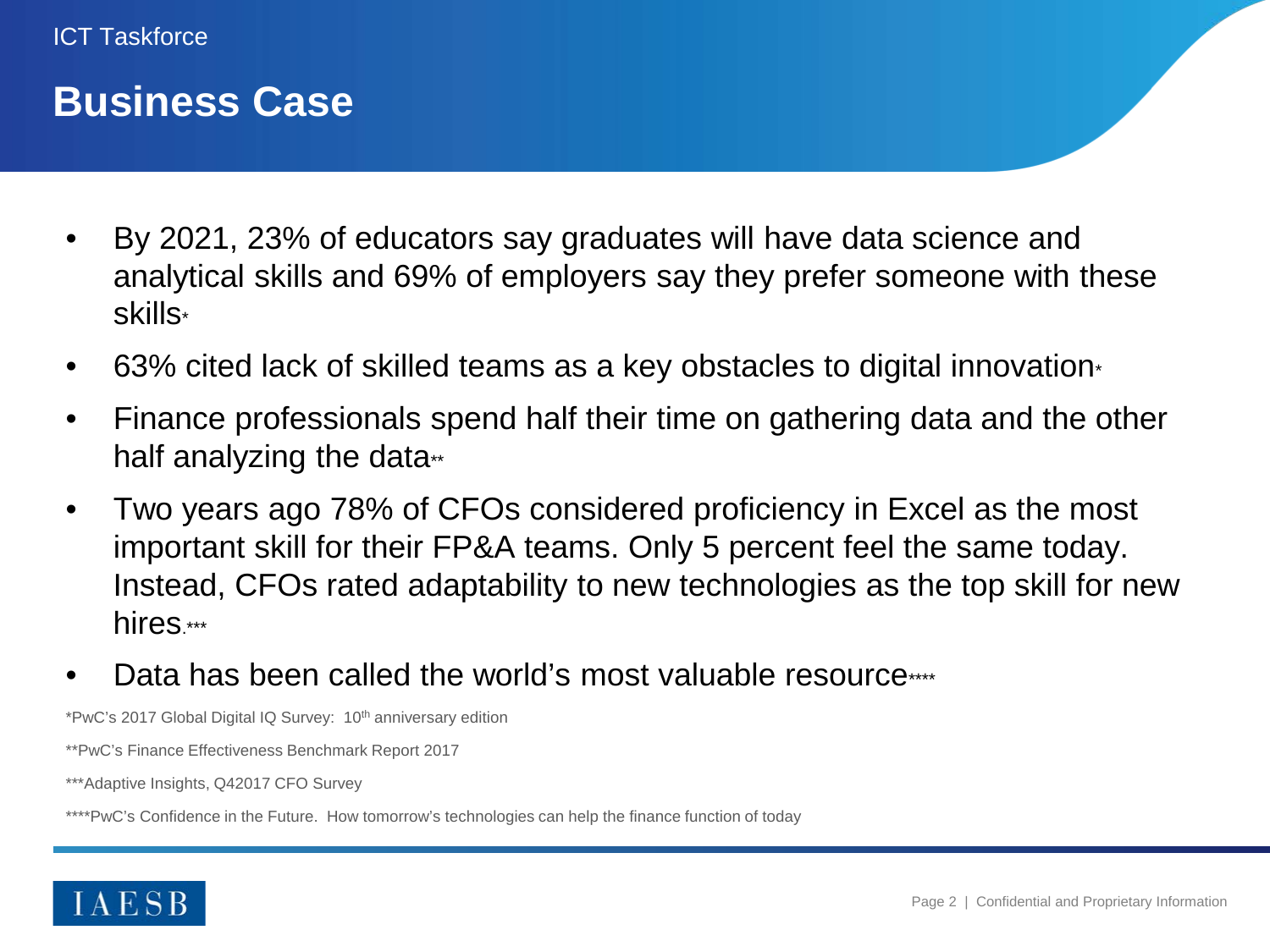#### **Follow the Money**

Venture Capital investors worldwide have invested more than:

- **\$10.8 billion** into AI and machine learning in 2017 as compared to \$5.7 billion in 2016 – **89% increase**.\*
- **\$1 billion** into blockchain in 2017 as compared to \$550 million in 2016 – **82% increase**.\*\*

\*PitchBook Platform

\*\*Statista 2018

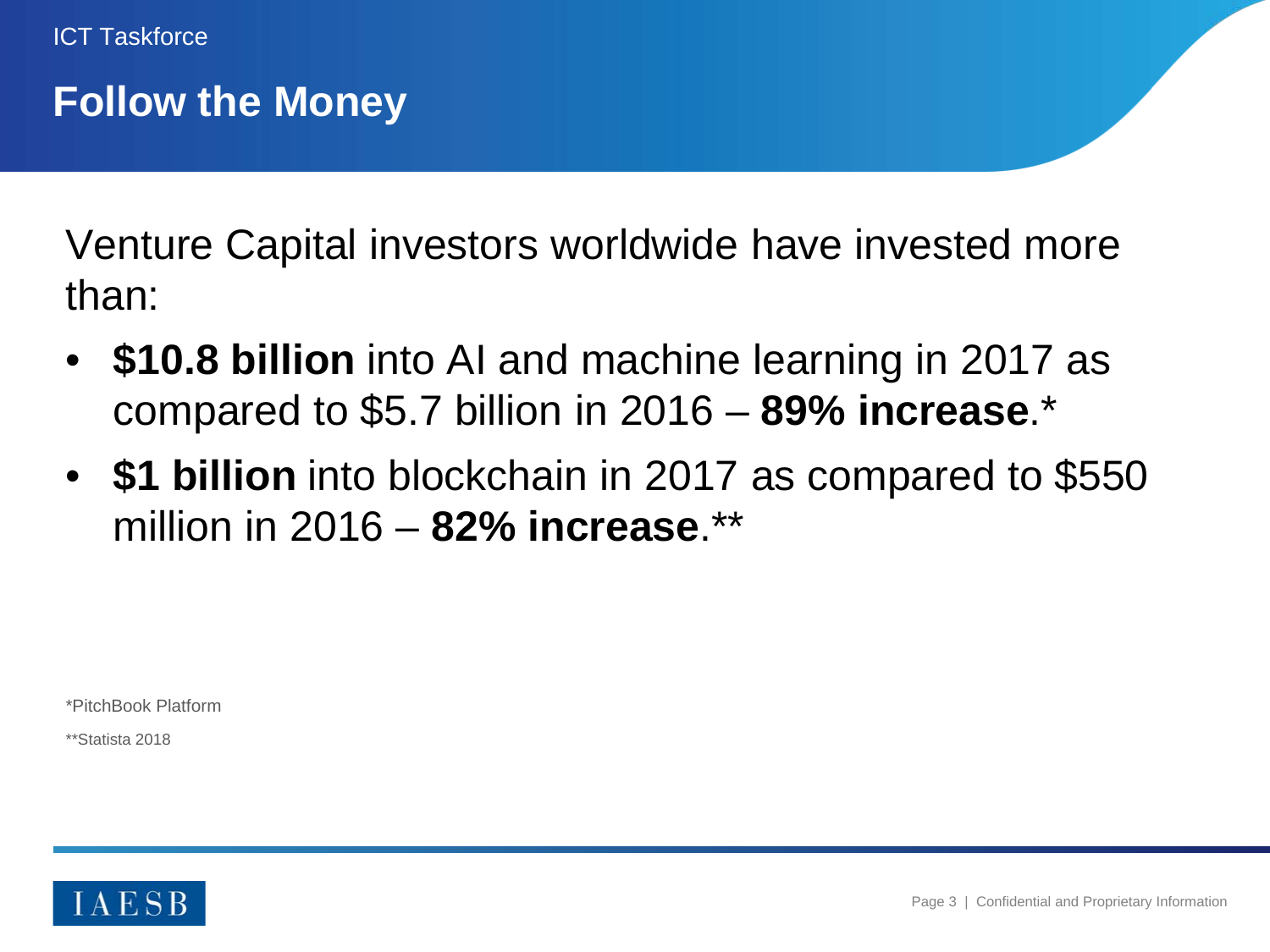

### **Indicative Impact of Timing**



Which technologies will have the biggest impact on finance?

Confidence in the future – How tomorrow's technologies can help the finance function of today (PwC 2017)

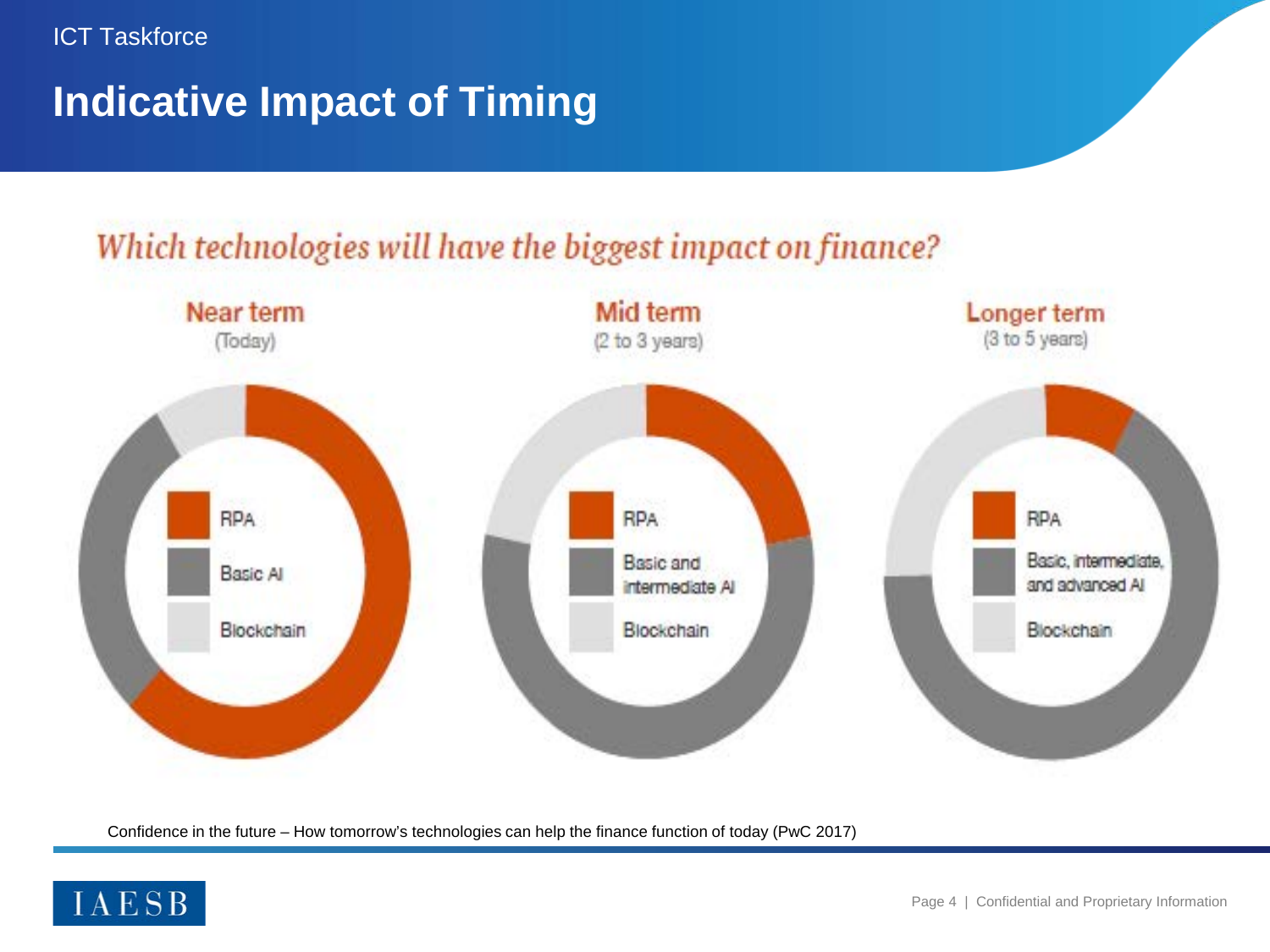#### **From an Auditor's Perspective**





Graphic copyright © September 2016 by the International Federation of Accountants® or IFAC®. All rights reserved.

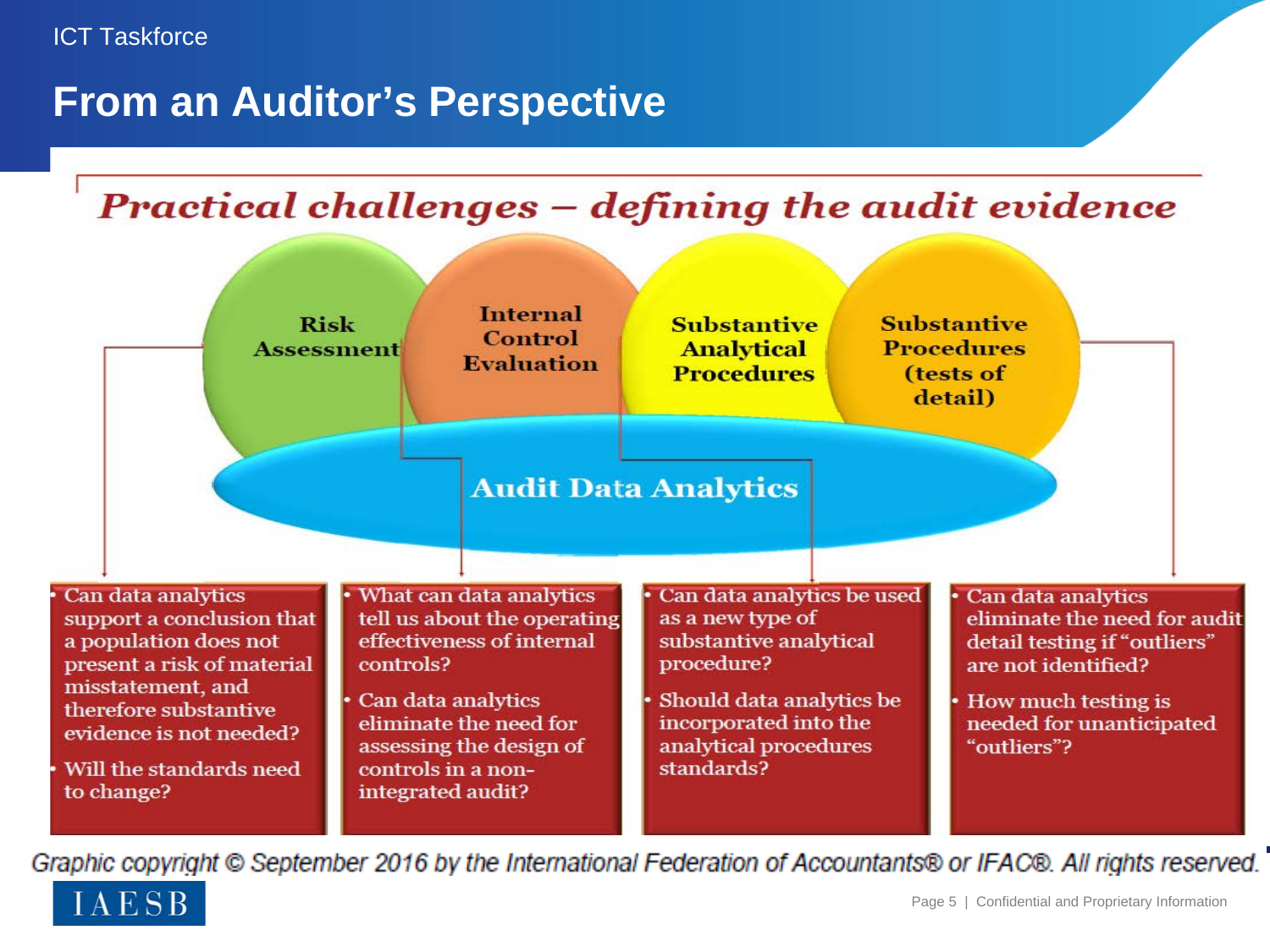

#### **ICT Taskforce Objectives**

# **OBJECTIVES**

- **Obtain sufficient evidence through information** gathering activities to evaluate whether current IESs are fit for purpose in the digital age.
- Recommend standards development activities that are responsive to the needs of stakeholders.

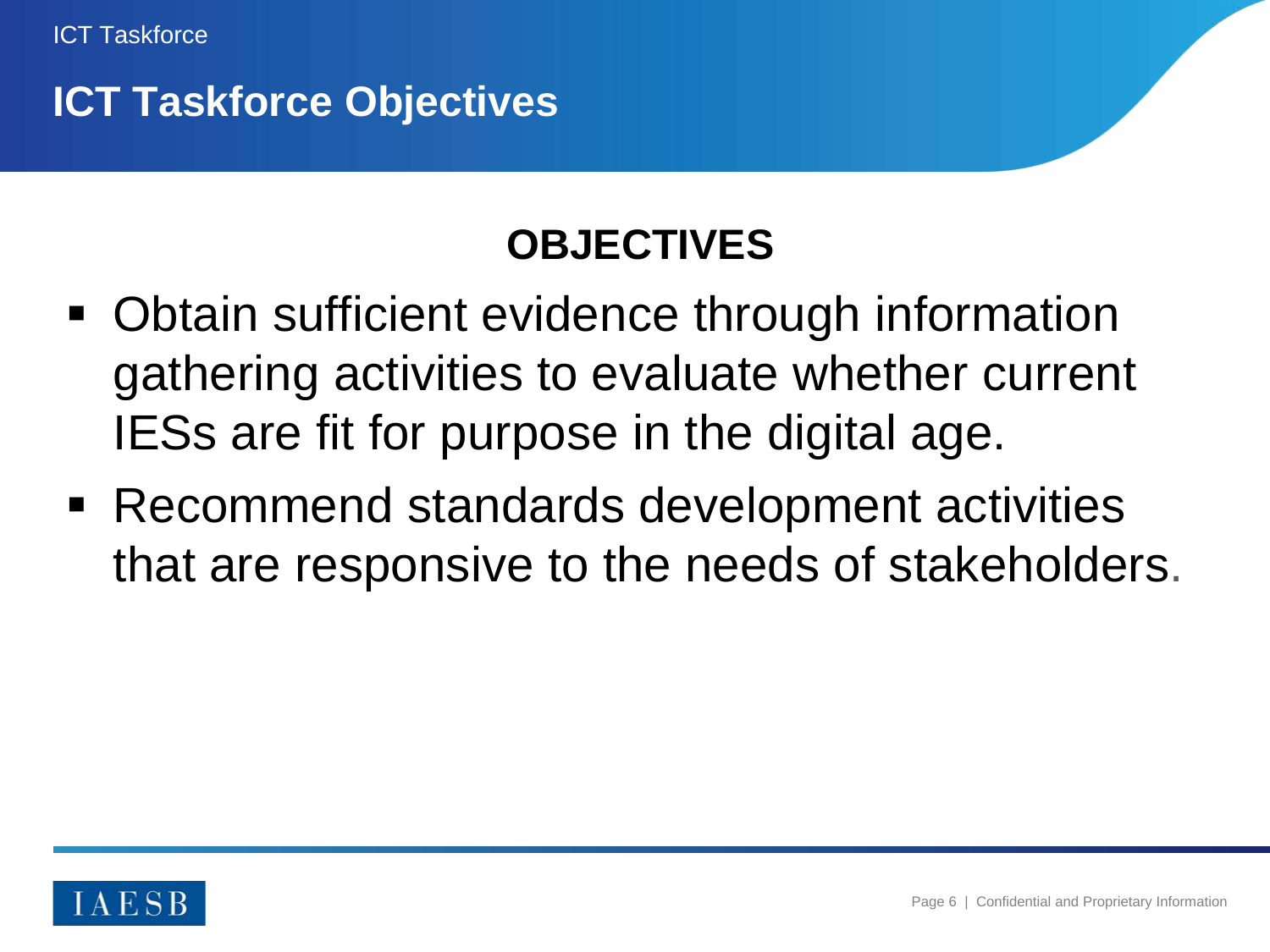

# **Business Acumen**

# **Behavioural Competence**

# **Digital Acumen**

# **Data Interrogation, Synthesis and Analysis**

# **Communication**

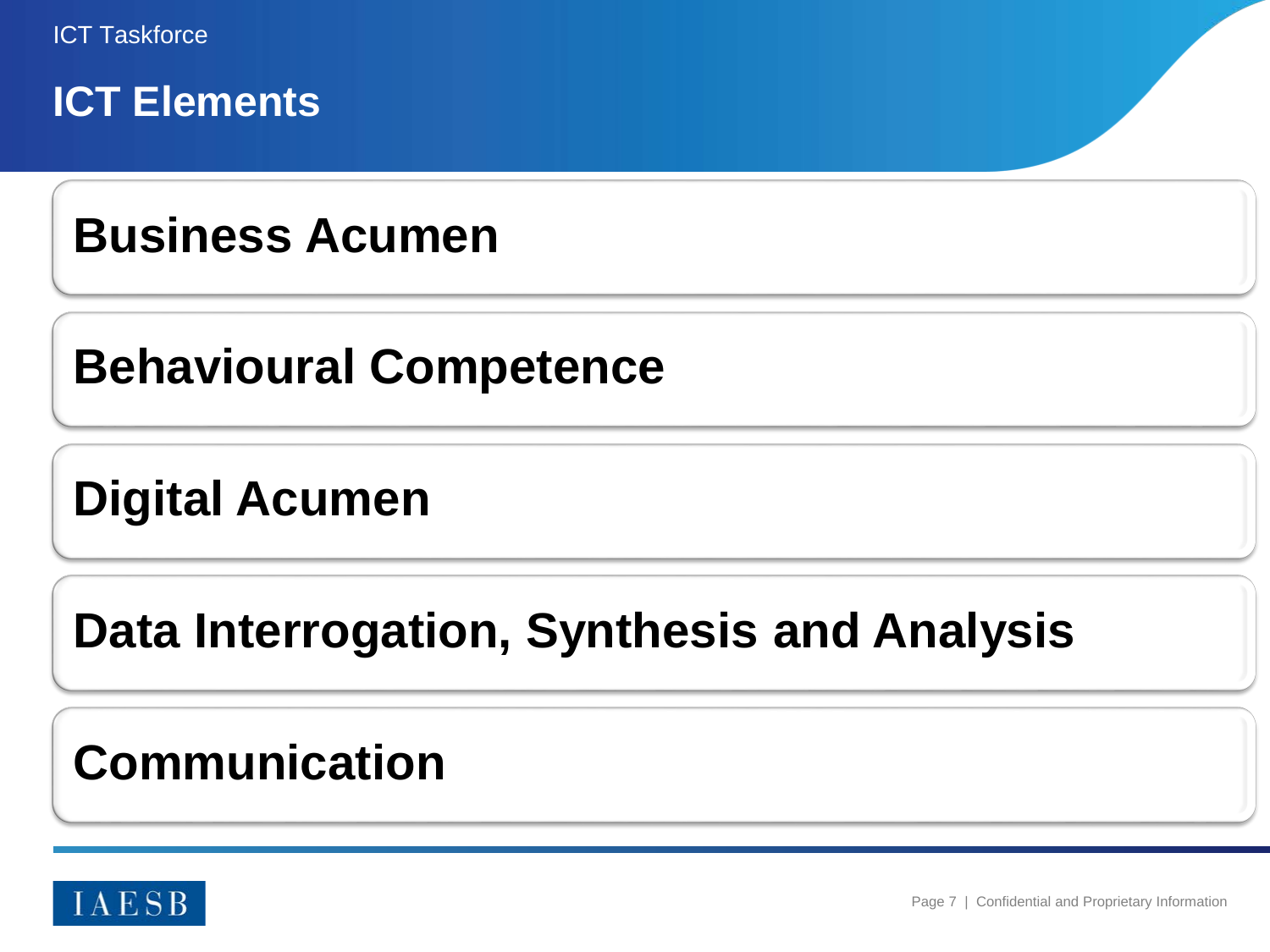## **Key Enhancements**

#### **Business acumen**

• Elimination of reference to processes.

#### **Behavioral competence**

• Change from demonstrate to enhance in the first paragraph and started the last paragraph with an expected outcome

#### **Digital acumen**

Added examples of the impact of selected technologies.

#### **Data interrogation, synthesis and analysis**

• Added decision making.

#### **Communication**

Started second paragraph with an expected outcome.

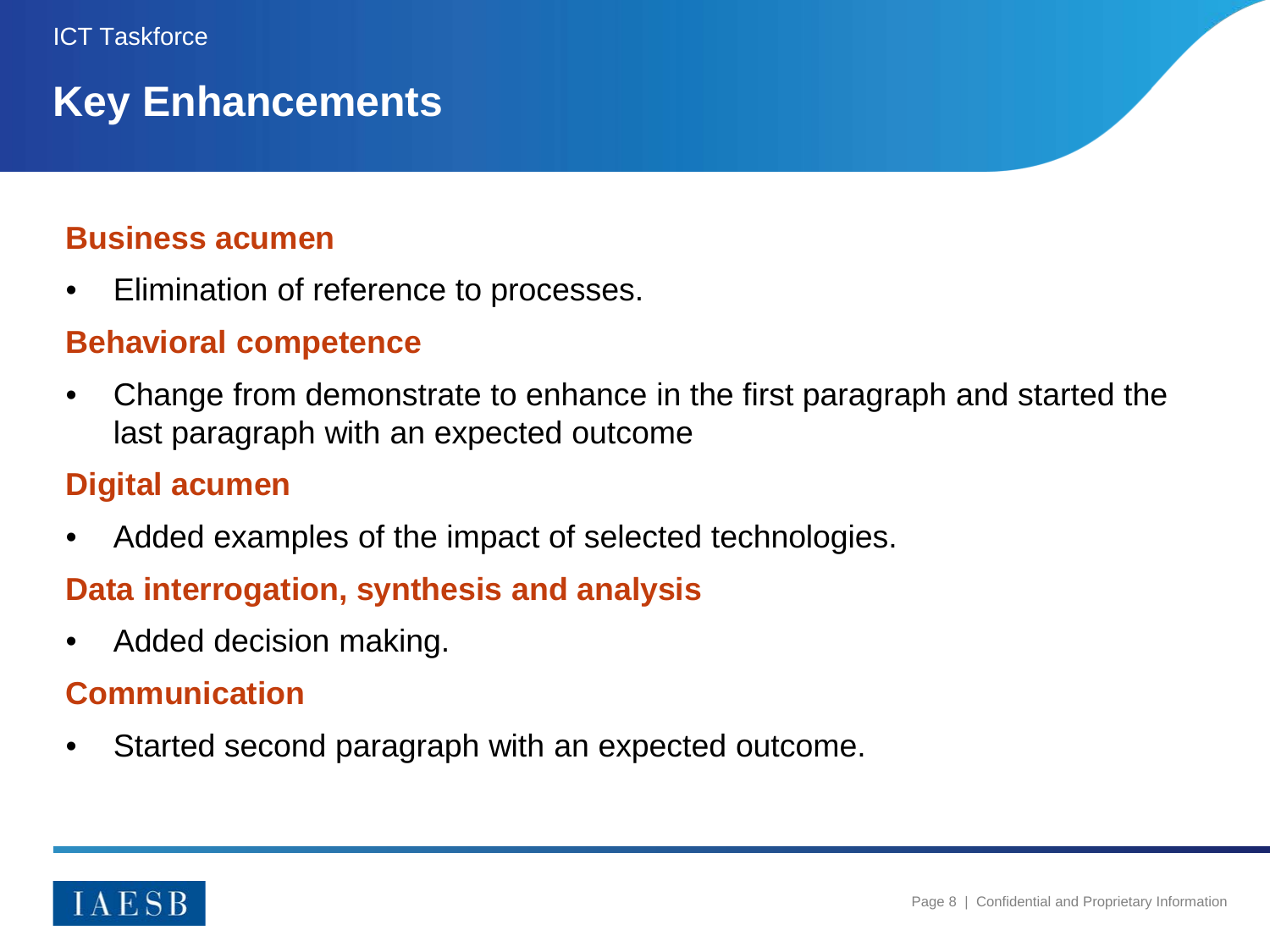

#### **Question**

- A. What is the Board's point of view on whether the refinements to the descriptions appropriately distinguish between the five ICT elements?
	- For example, is the difference between business acumen and digital acumen clear?

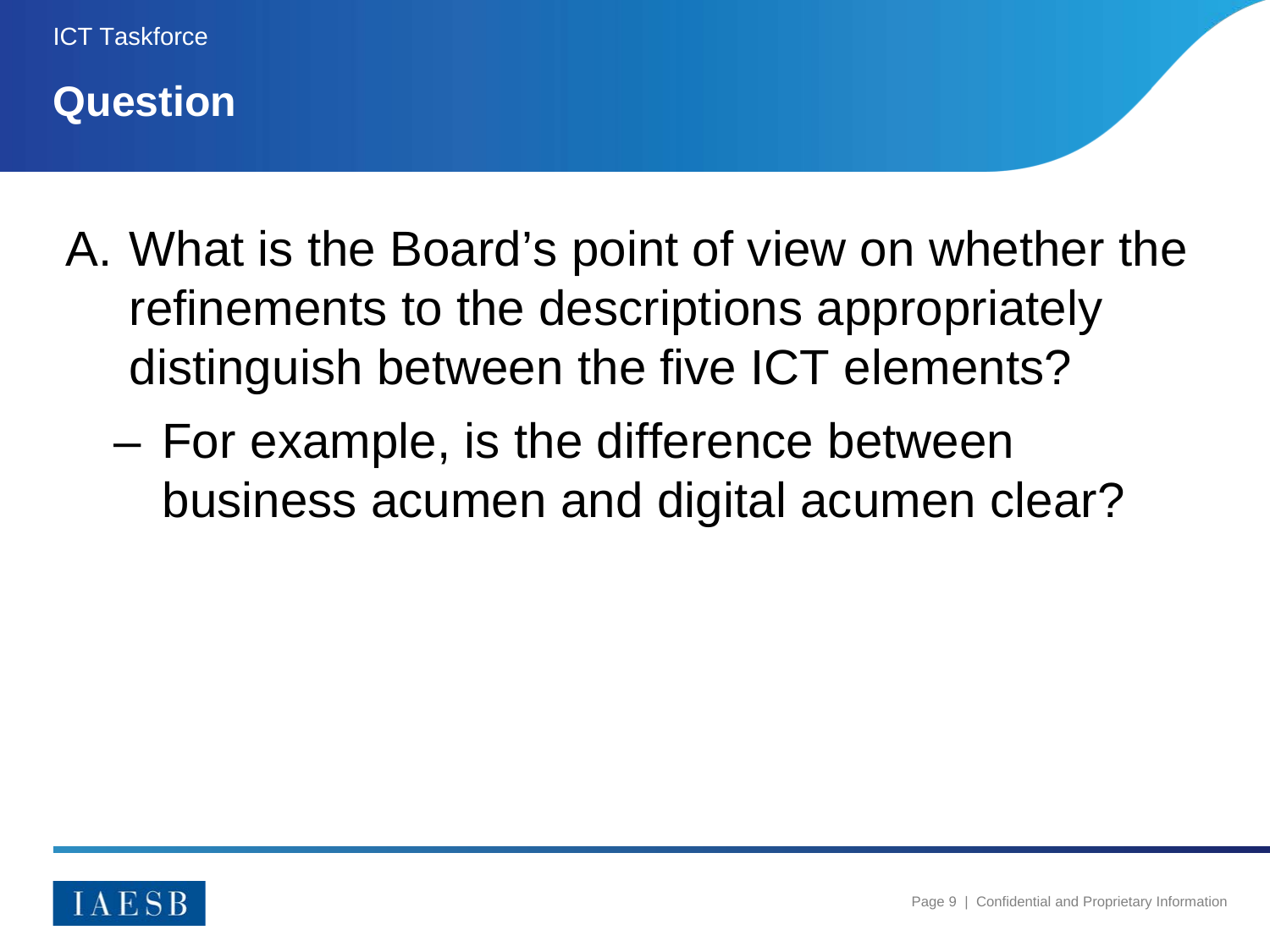#### **Outreach to Stakeholders – Completed and In-Process** ICT Taskforce

- Literature review
- Roundtables in Mexico with participants from private sector, public accounting and academia
- Roundtables in Kenya
- Webinars for Academics
- Global Accounting Alliance (in person)
- Financial Executives Institute (in person)
- Large accounting staffing firm (in person)
- Professional Accountants in Business Committee (in person)
- American Accounting Association
- AACSB
- Member bodies
- Initial and targeted surveys
- IAASB, IESBA (planning in process)
- Public sector
- **Regulator**

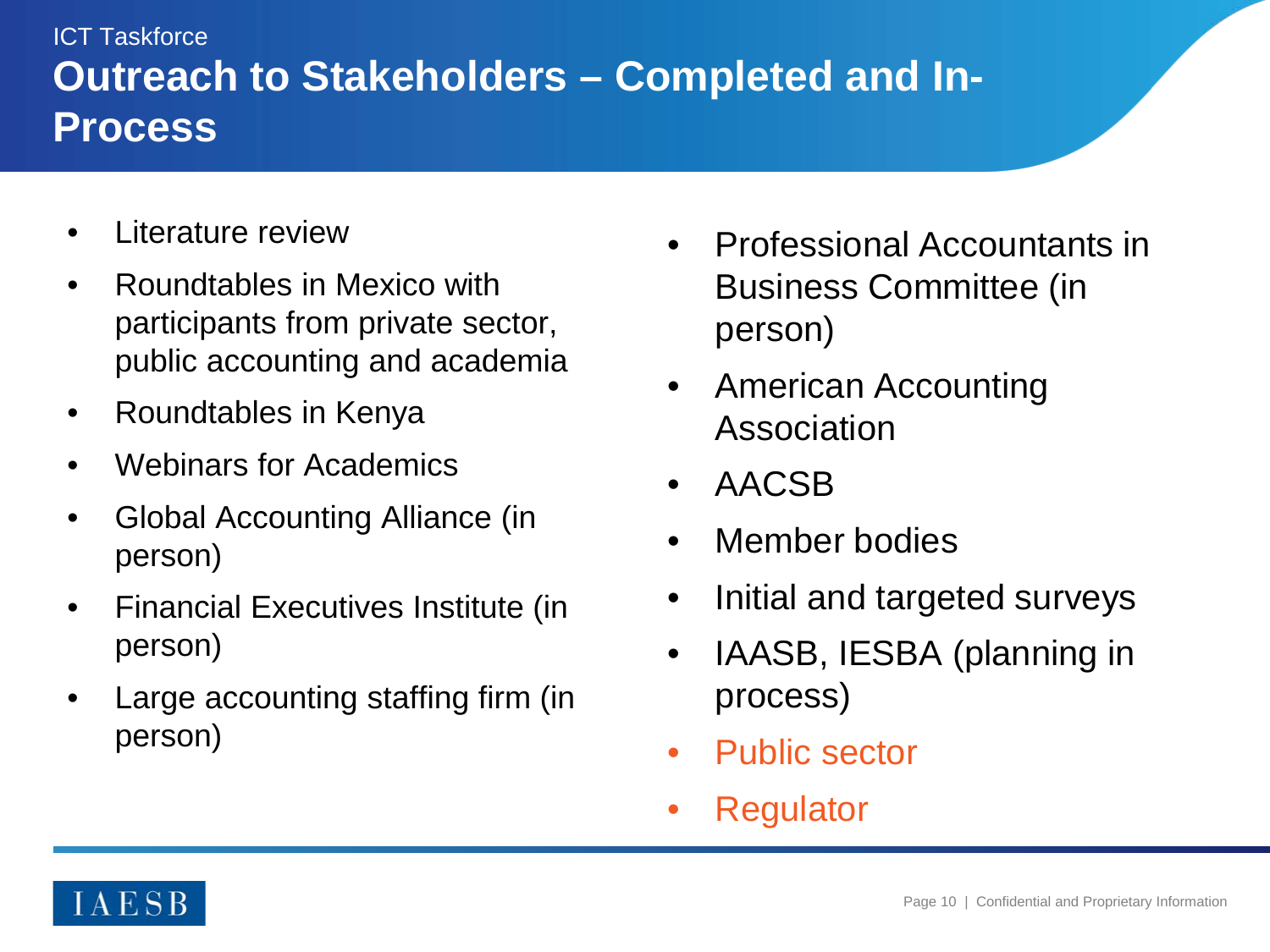

### **Standards and Frameworks (in process)**

- Evaluate PCAOB auditing standards, ISAs and ethics standards (Standards) to identify inherent ICT skills that are needed in the application of the Standards
- Evaluate existing competency frameworks to identify ICT skills

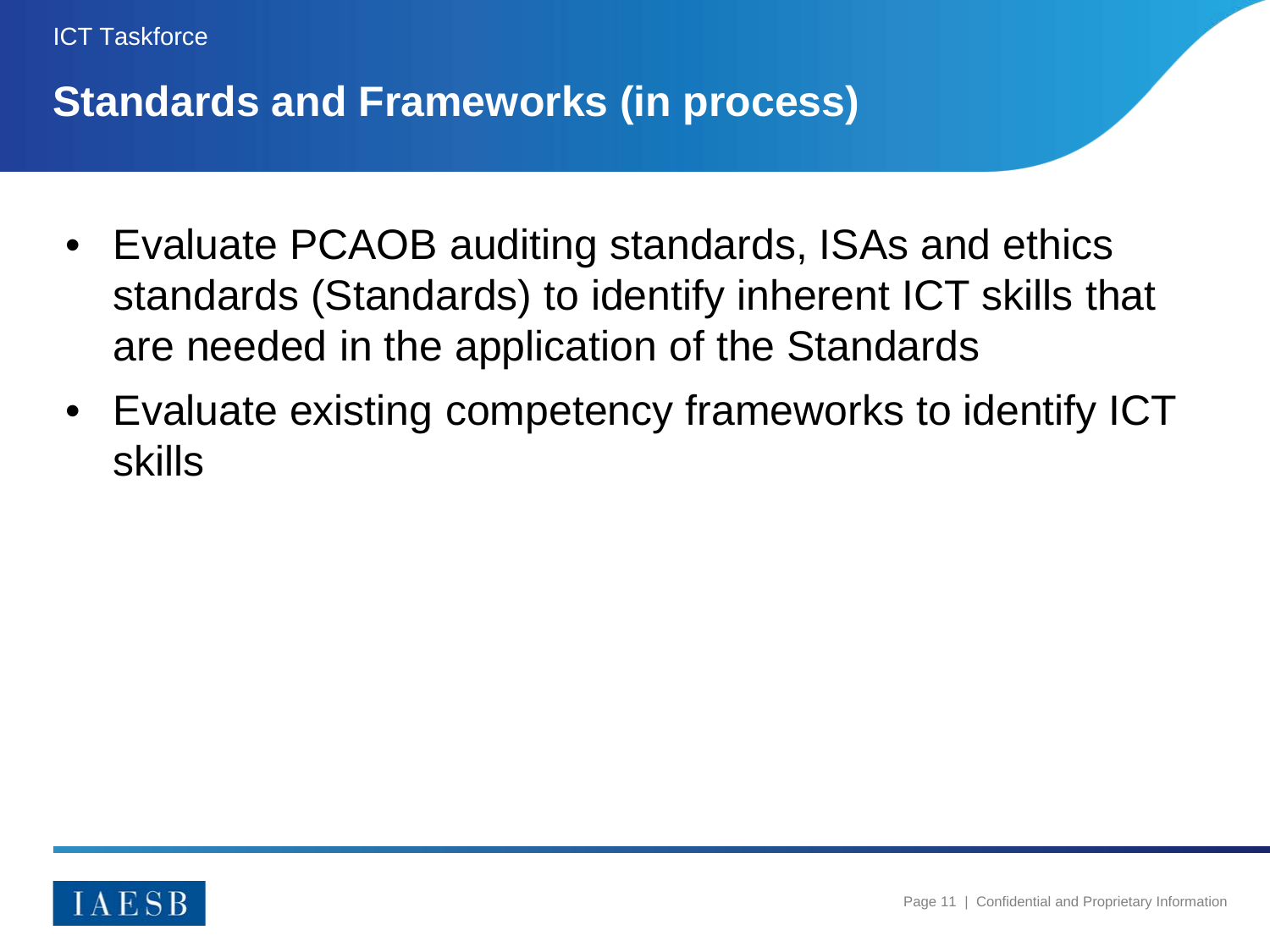



- B.What is the Board's point of view on the sufficiency of the information gathering activities?
- C.Are there key stakeholders, other sources of information, or geographies that should be considered as part of the information gathering activities?

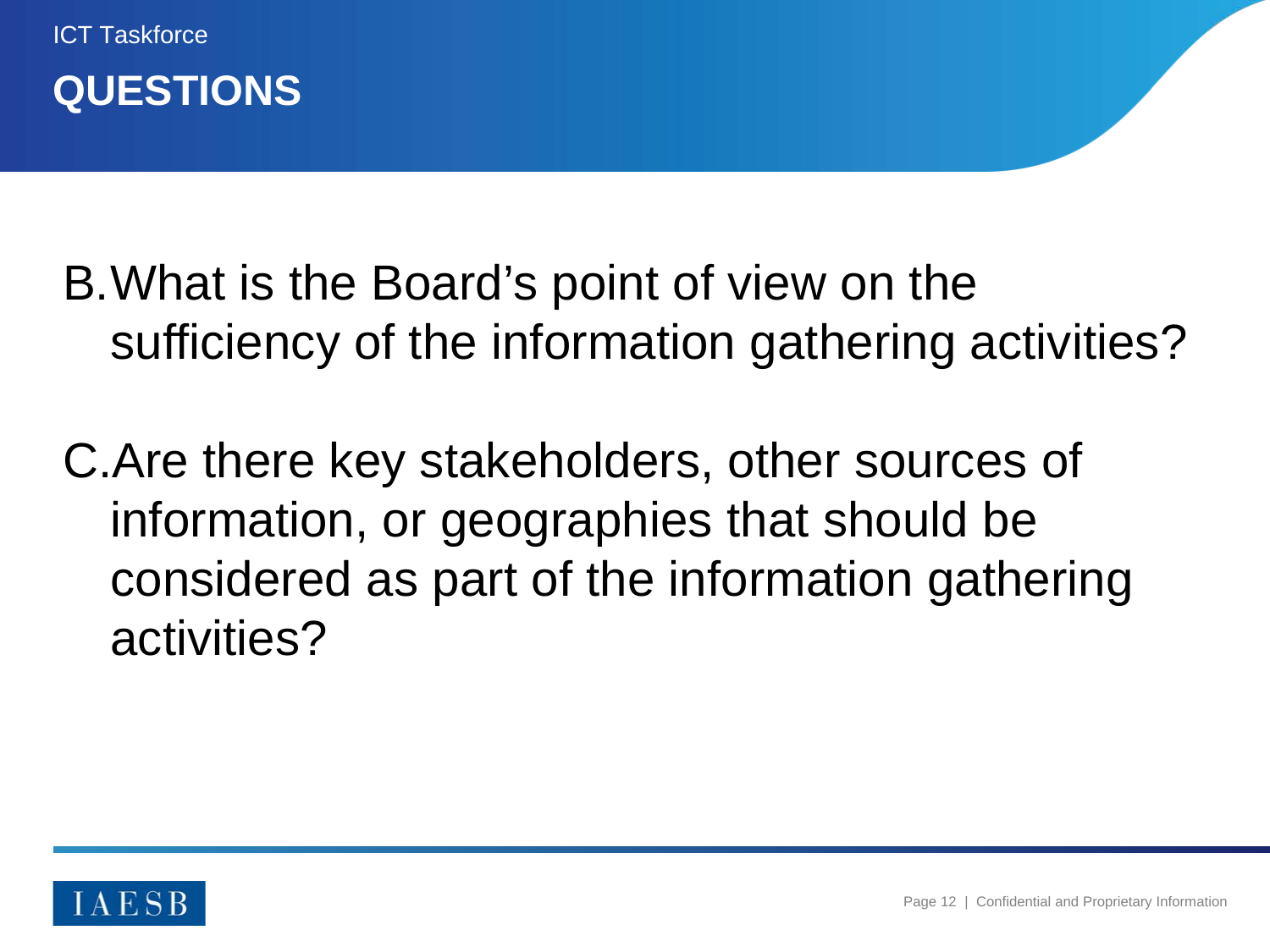#### **Initial Observations**

- The five ICT elements broadly capture the skills needed by Accountants in the digital age.
- There is a growing shift towards a greater focus on specific tasks, skills and mindset and less on job titles.
- Technological awareness, its potential for disruption, and agility varies across stakeholder groups.

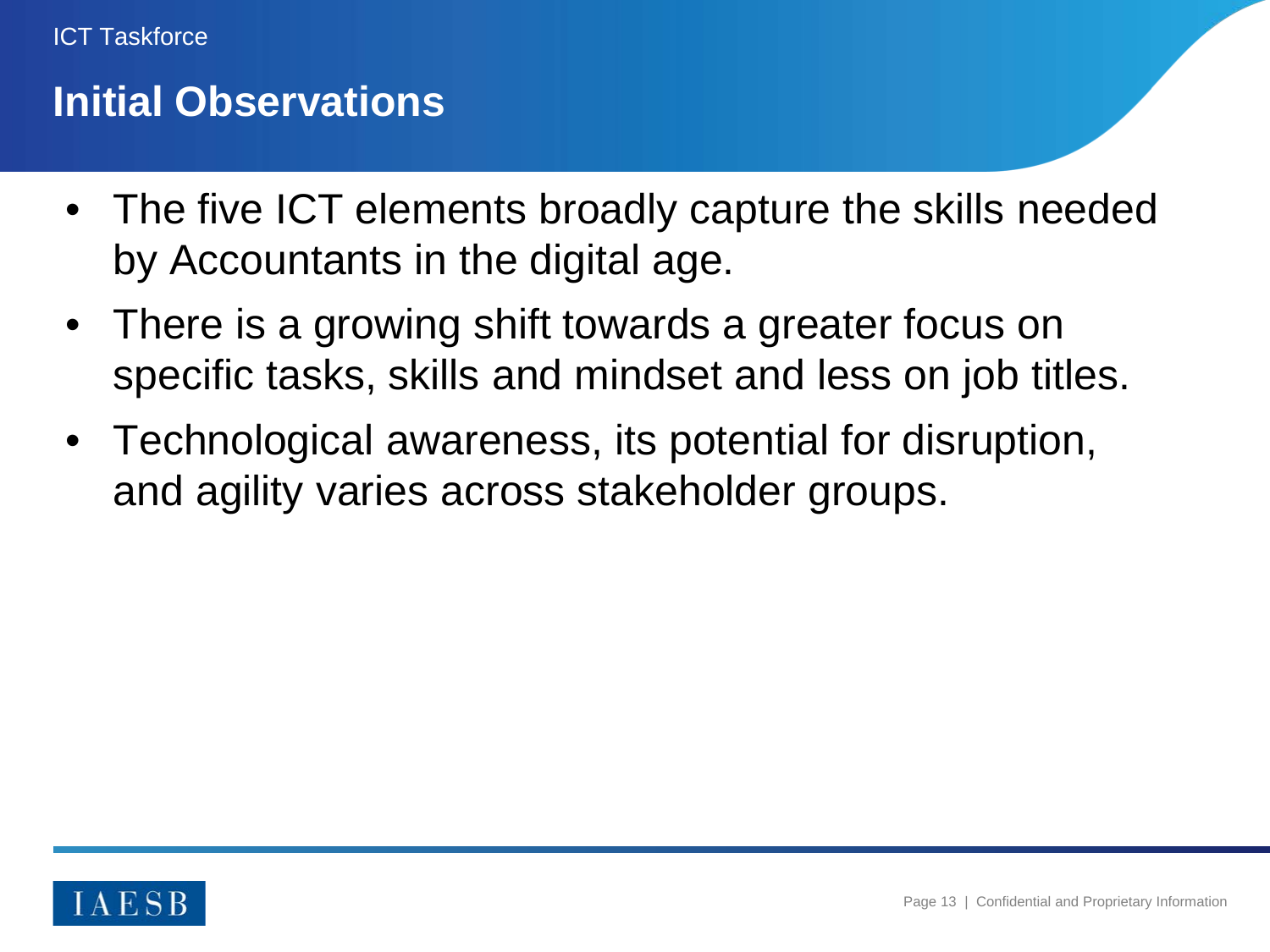#### **Initial Observations**

- Business strategies will be significantly influenced by ICT and business models will continue to change.
- New skills have not been identified but certain existing skills will be more widely used by Accountants, for example, business acumen, professional judgment, critical thinking and 'digital skepticism'.
- CPD will be essential in responding to the disruptive changes of technology led environments.

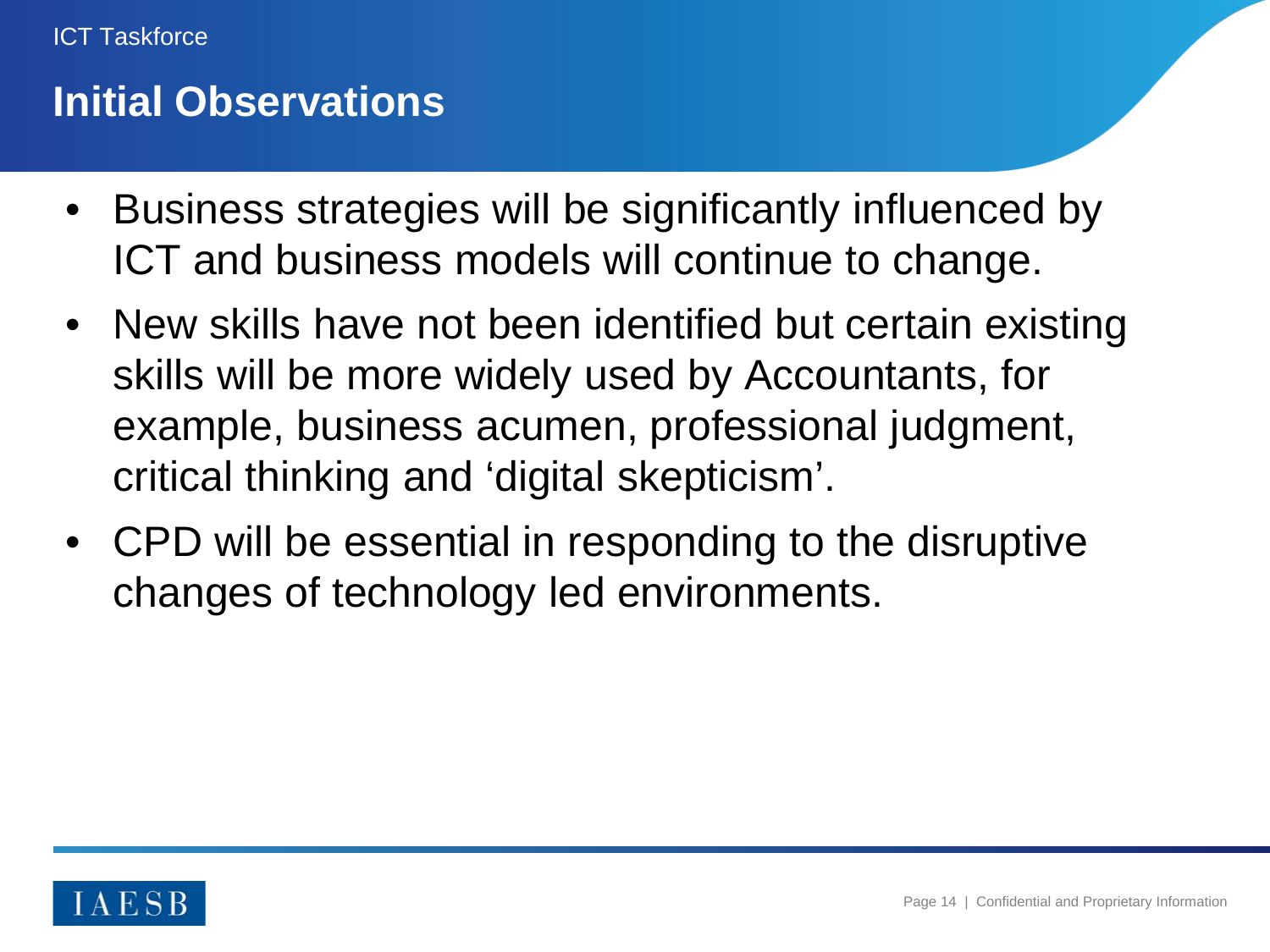

#### **Initial Observations**

- There is a need to look outside of the accounting function to understand processes and data in other areas of the business and develop skills outside of the traditional accounting function.
- There will be a shift towards "self-service" use of data and technology.
- The change is not the specific technology, but the impact on how the Accountant's role will change as a result of ICT.

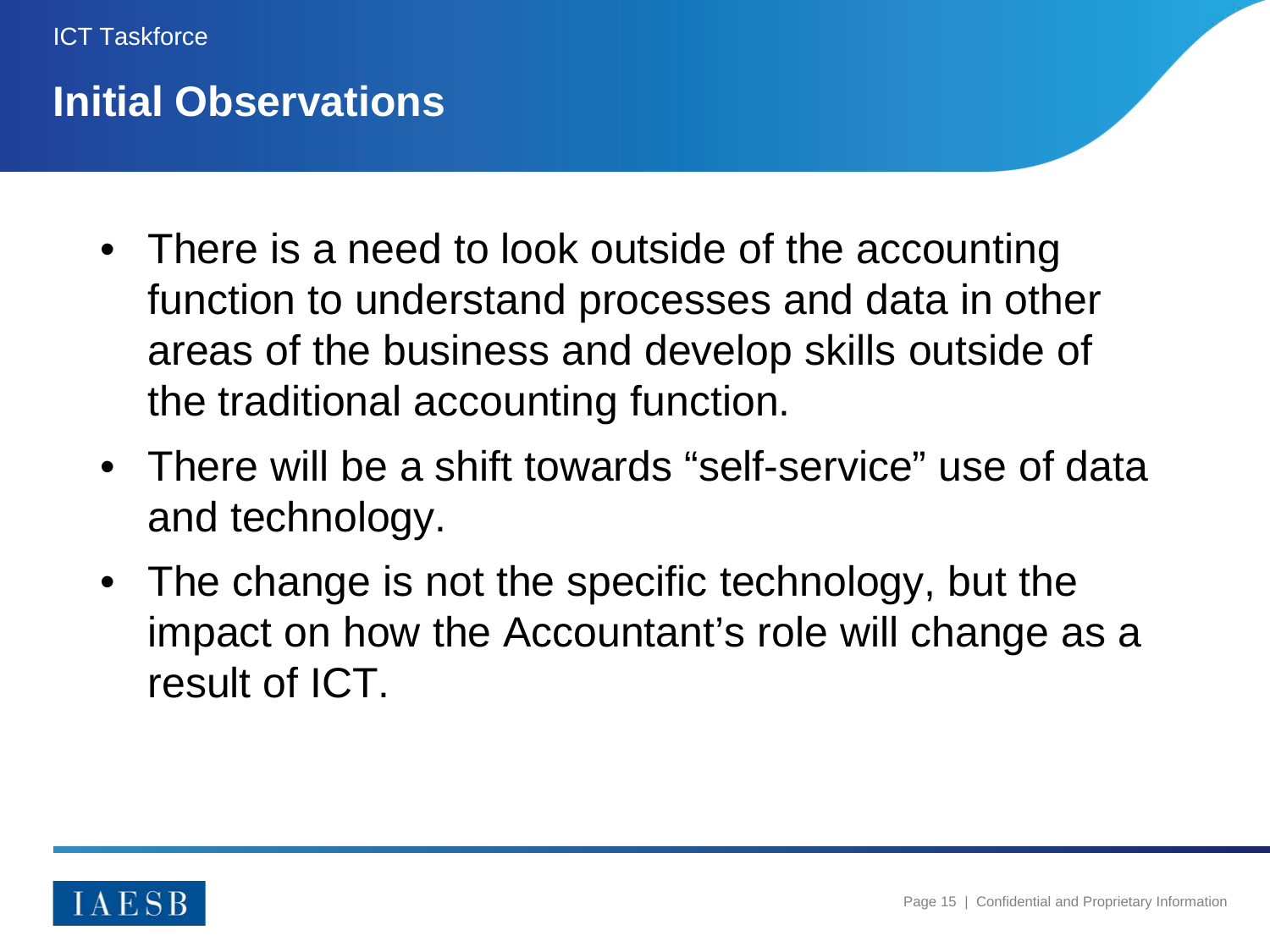## **Information Gathering Activities**

# Review of Standards (in-process)

- Understand the nature of technology used in business processes and controls and the manner in which these technologies are used
- Data analysis, including computer assisted techniques
- Greater emphasis on certain of the five elements, for example, business acumen

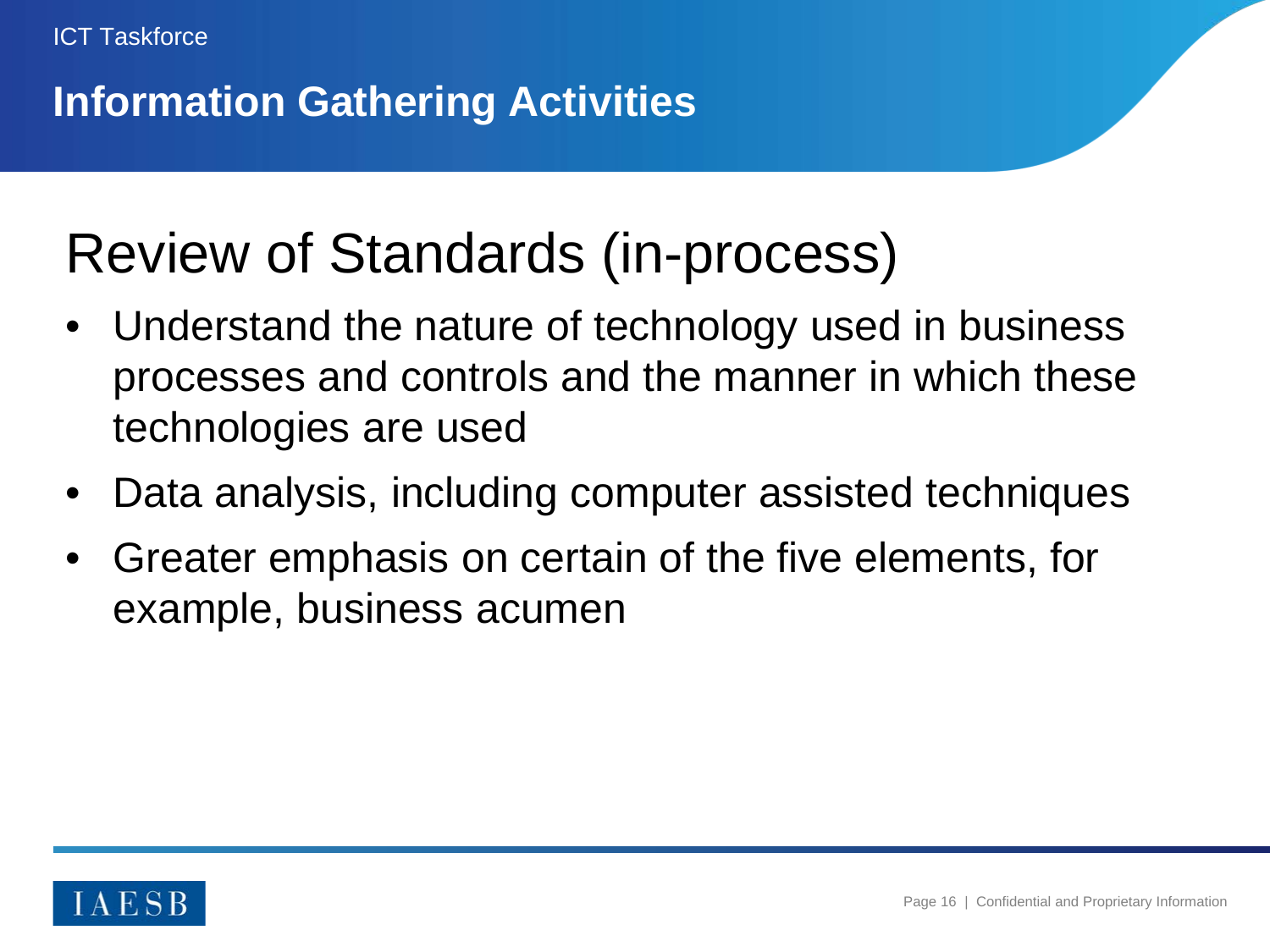#### **ICT Survey**

**Objective:** provide an initial source of information on the importance of the five ICT elements and whether they broadly capture ICT skills.

#### **Overall findings**:

- Technology is having a significant impact on accounting education.
- Increased awareness about new and emerging technologies must be partnered with a range of other skills, such as interpretive, analytical, ethical change management and data handling skills.
- Support for a range of standard setting development activities, including provision of guidance

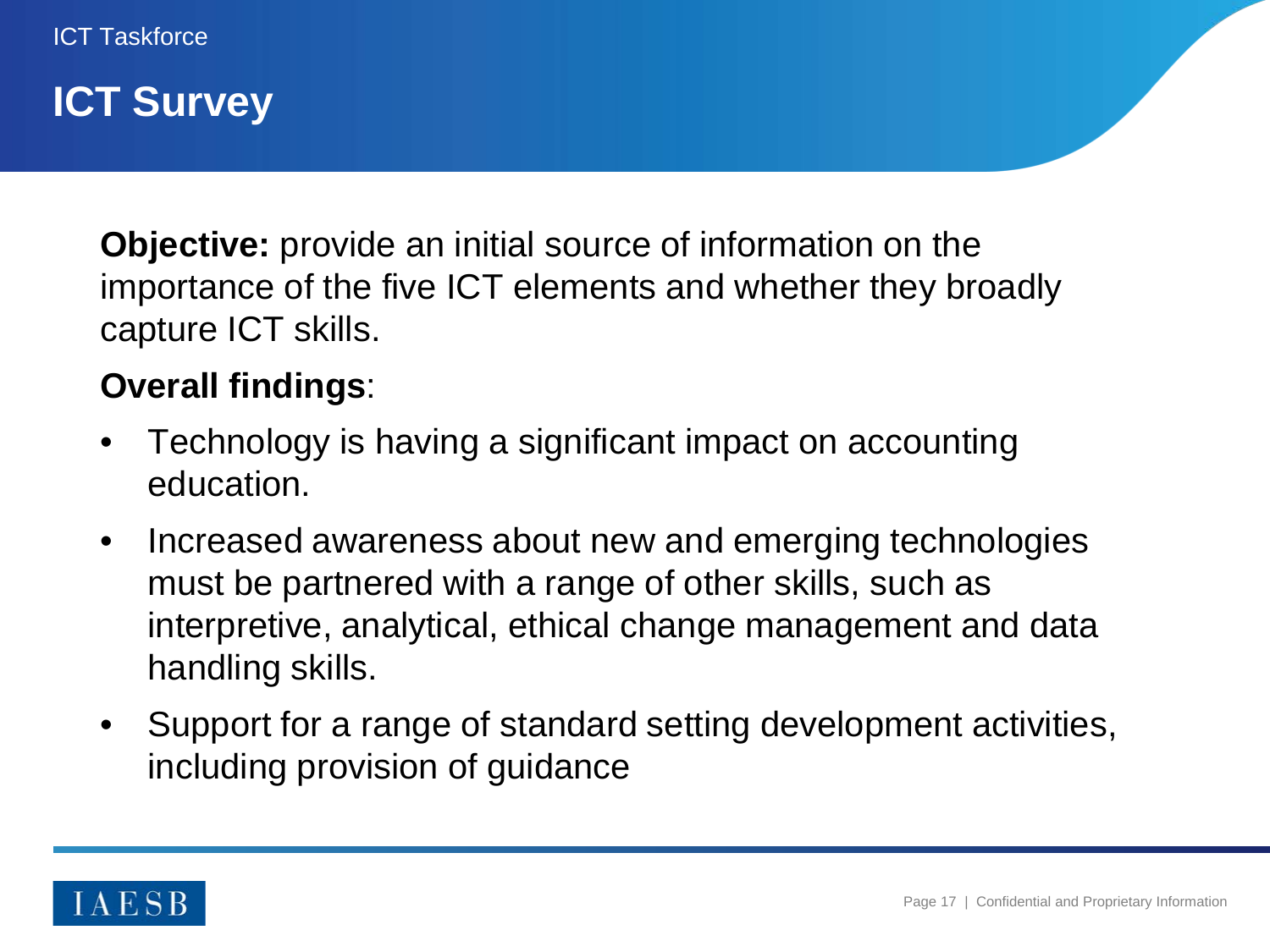### **ICT Survey**

## **Timeless skills:**

- Lifelong learning
- Adaptability and change
- Professional skepticism and professional judgment
- Intellectual curiosity
- Ethical behavior relating to data protection awareness and integrity
- Emotional intelligence and communication

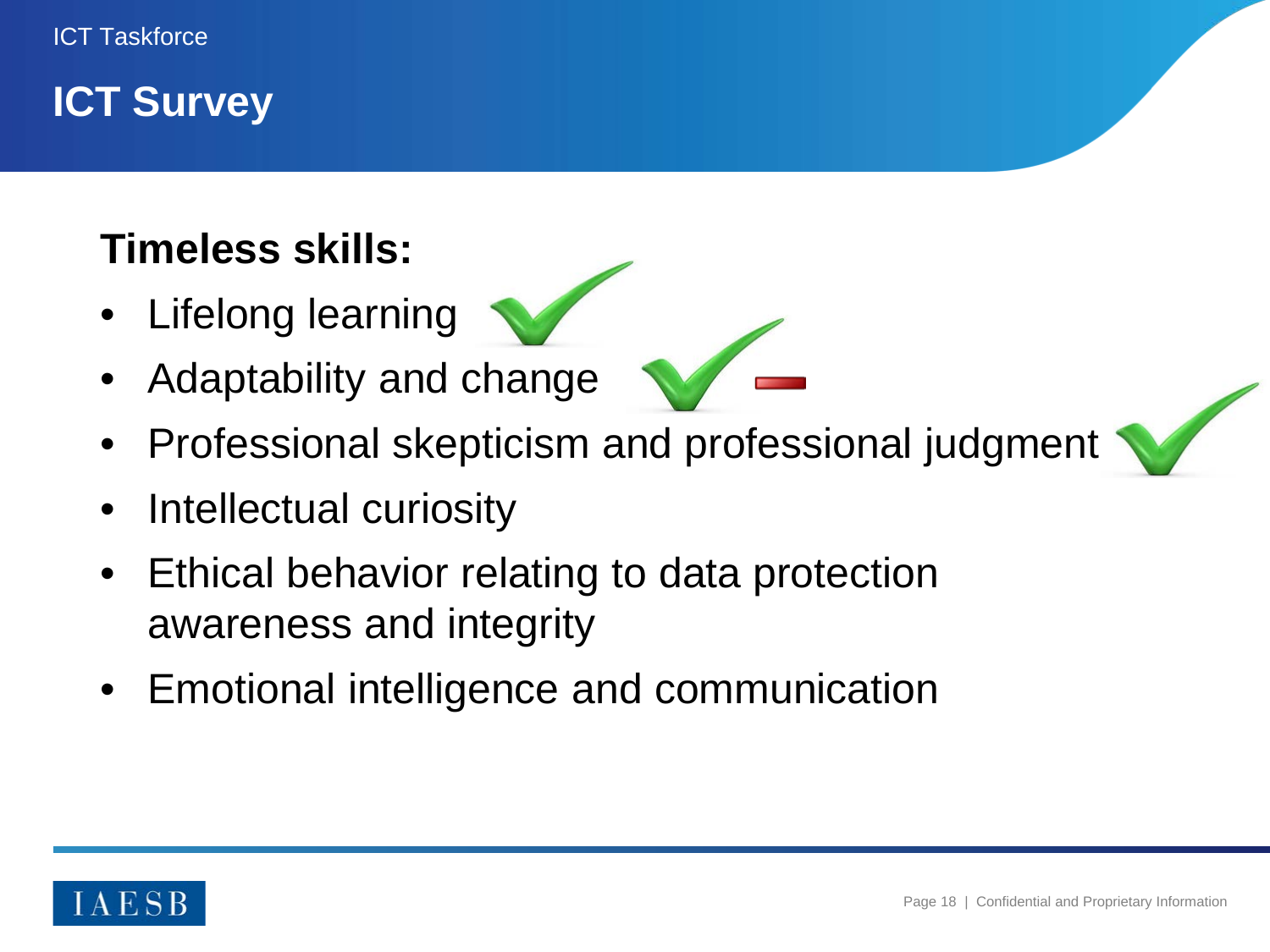ICT Taskforce

#### **Framework – CPD, paragraph 35**

"**Change is a significant characteristic of the environment in which professional accountants work**, requiring them to develop and maintain their professional competence throughout their careers. Pressures for change come from many sources….." "As a result, continuous learning is integral to CPD as professional accountants need **actively to pursue the education, training, knowledge, and skills which they need to anticipate and adapt to changes** in processes, technology, professional standards, regulatory requirements, employer demands, and other areas."

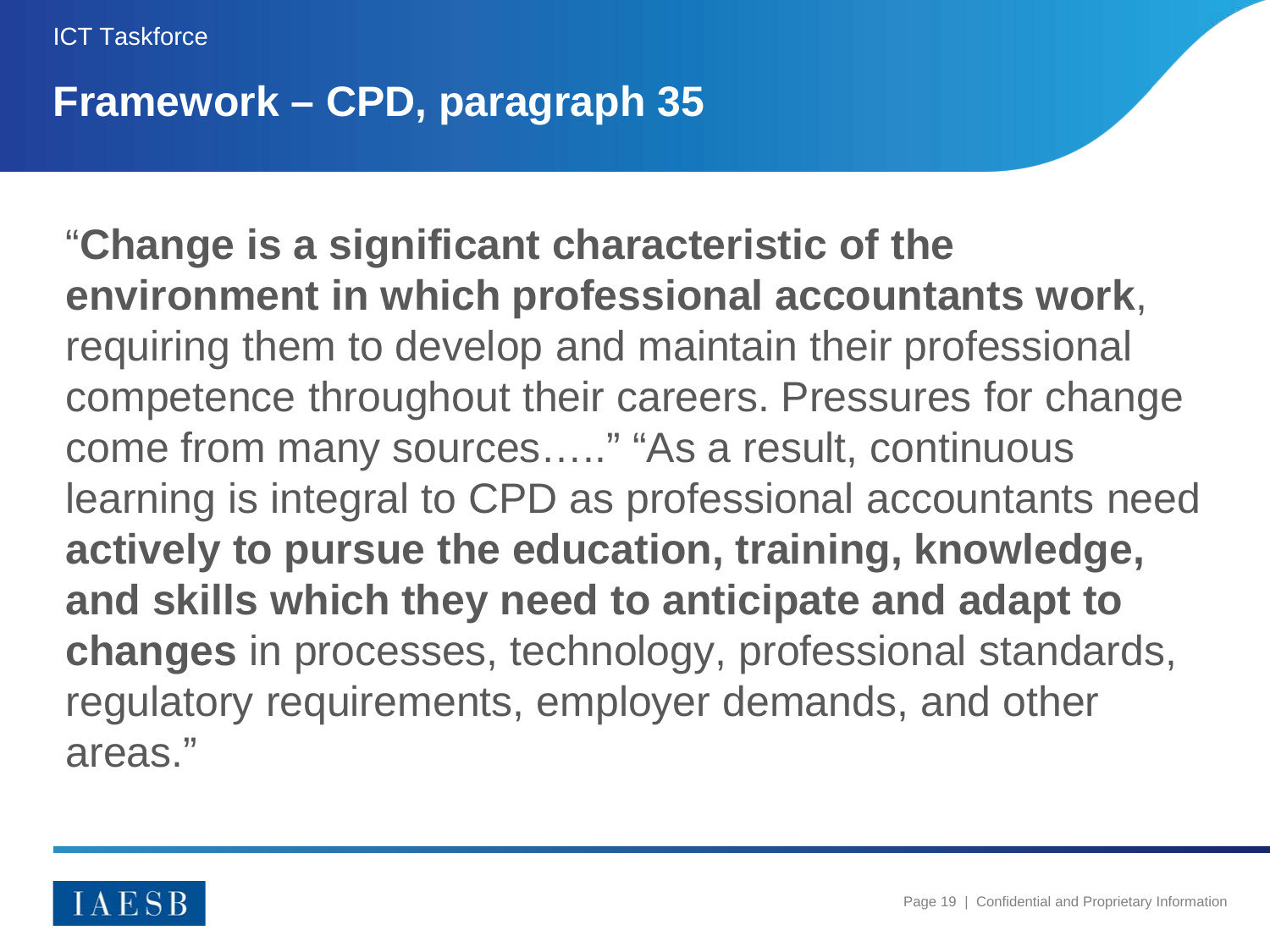

## **Business acumen**

• Understand the impact ICT has on business models and risk, including how current and emerging technologies will impact the way business is conducted and measured.

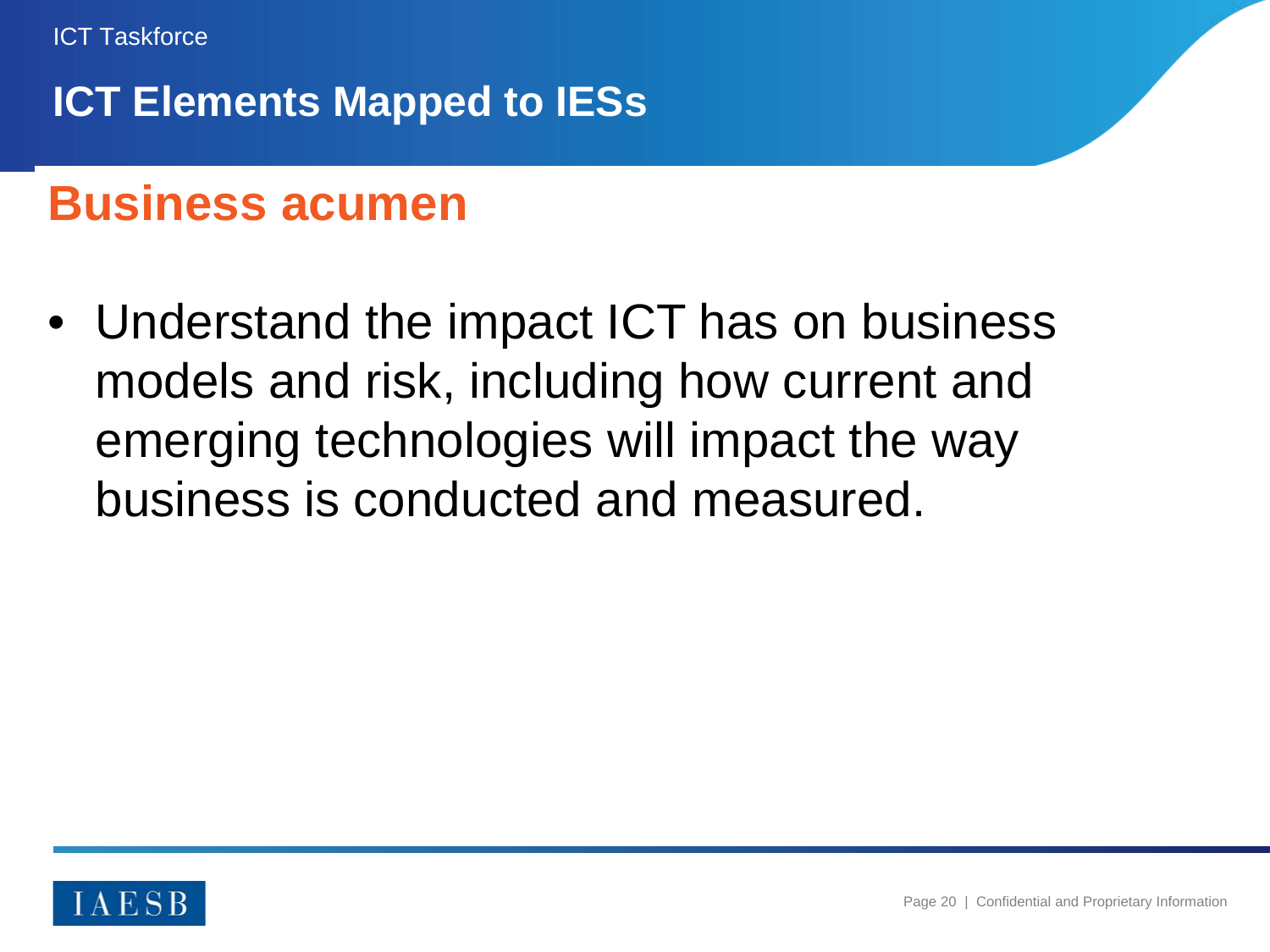### **Behavioral competence**

- Enhance intellectual curiosity, critical thinking, agility and lifelong learning to effectively respond to an environment of rapid technological change.
- Professional judgment and professional skepticism will be applied in more situations, which requires a strong sense of self- and situational-awareness.
- Demonstrate ethical use and dissemination of data.

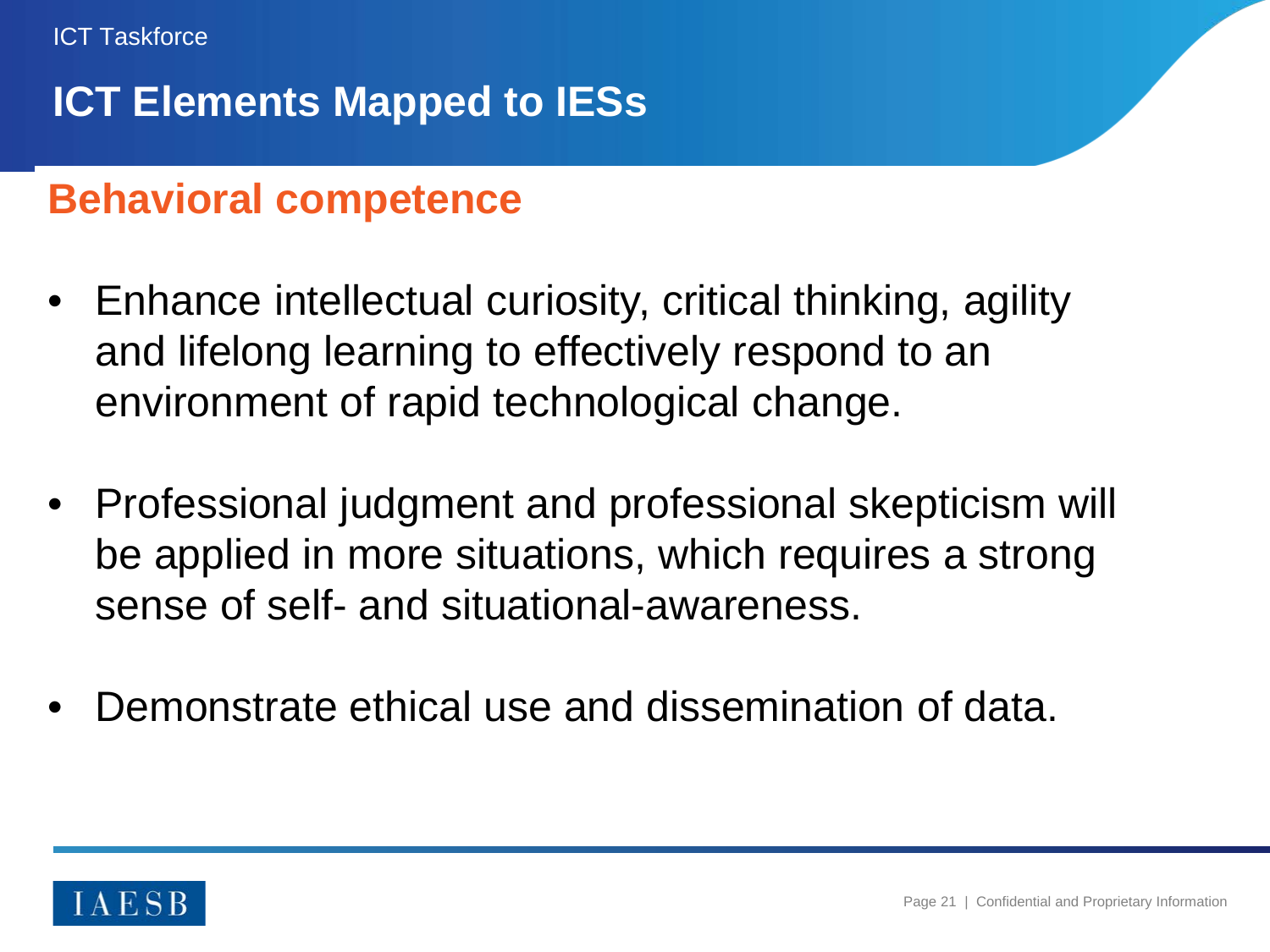

# **Digital acumen**

- Understand how new and emerging technologies operate, are used, and impact the generation, processing, and flow of data.
- Understand and influence how governance effectively oversees the impact of ICT, including data security.

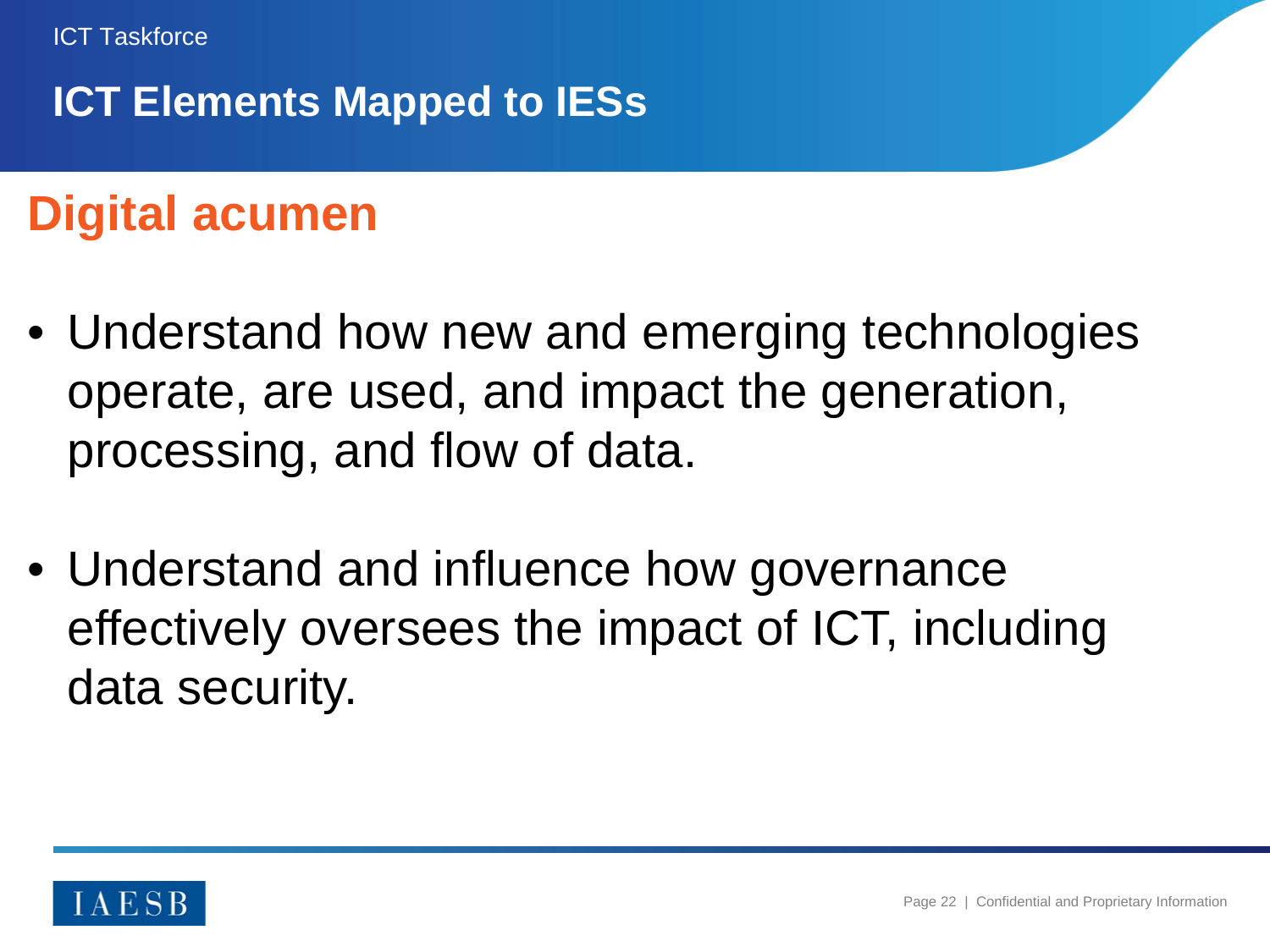

# **Data interrogation, synthesis and analysis**

- Use structured and unstructured data, evaluate data integrity (complete, accurate and relevant) and understand exceptions to expectations.
- Effectively and appropriately interpret the "story" the data is telling and make decisions accordingly.
- Conduct risk assessments, predictive analysis and effectively use visualization tools.

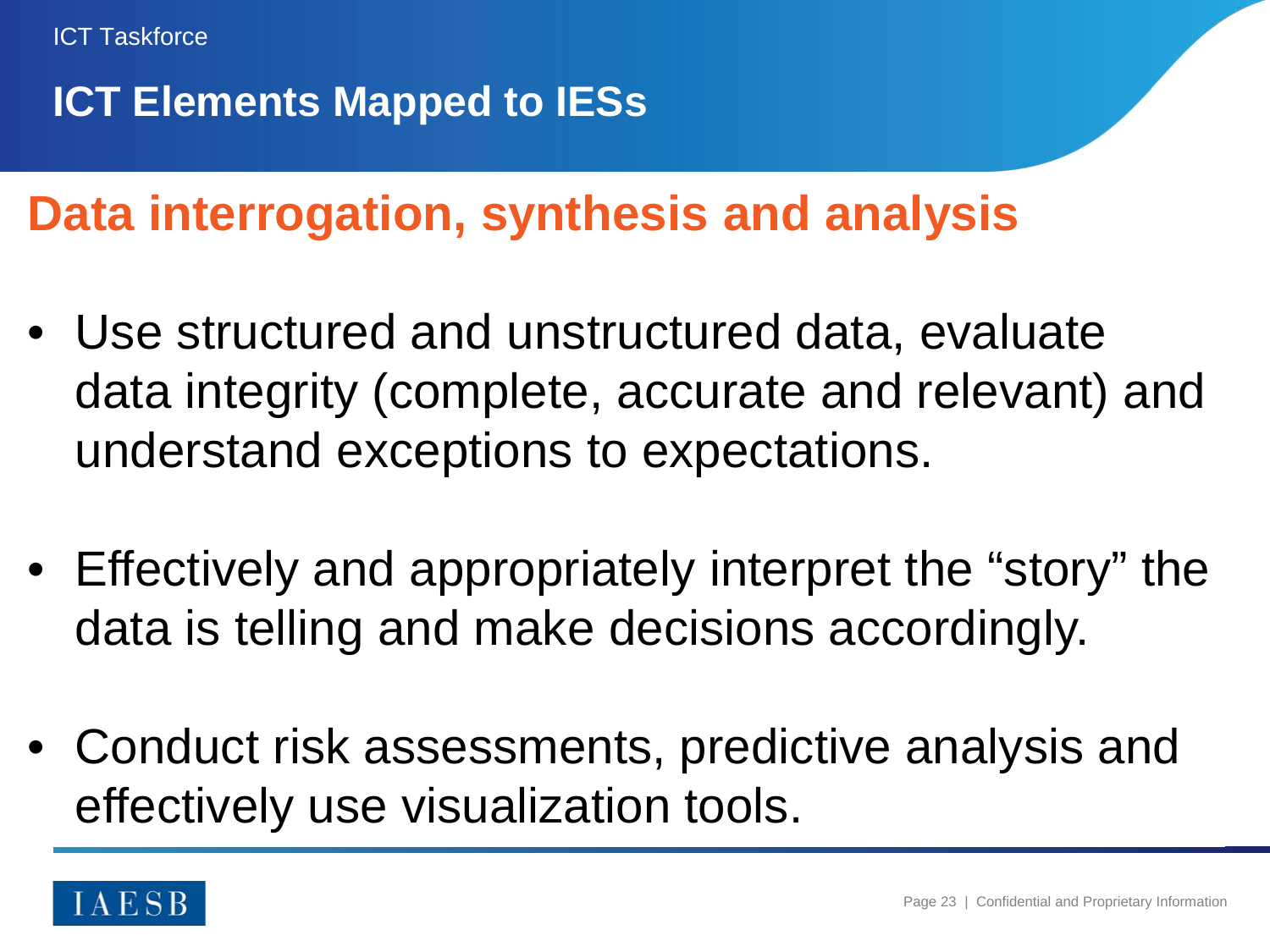

# **Communication**

• Effectively use new and emerging communication channels to communicate with impact, influence, and tell the "story" of new insights gained through the use of technology.

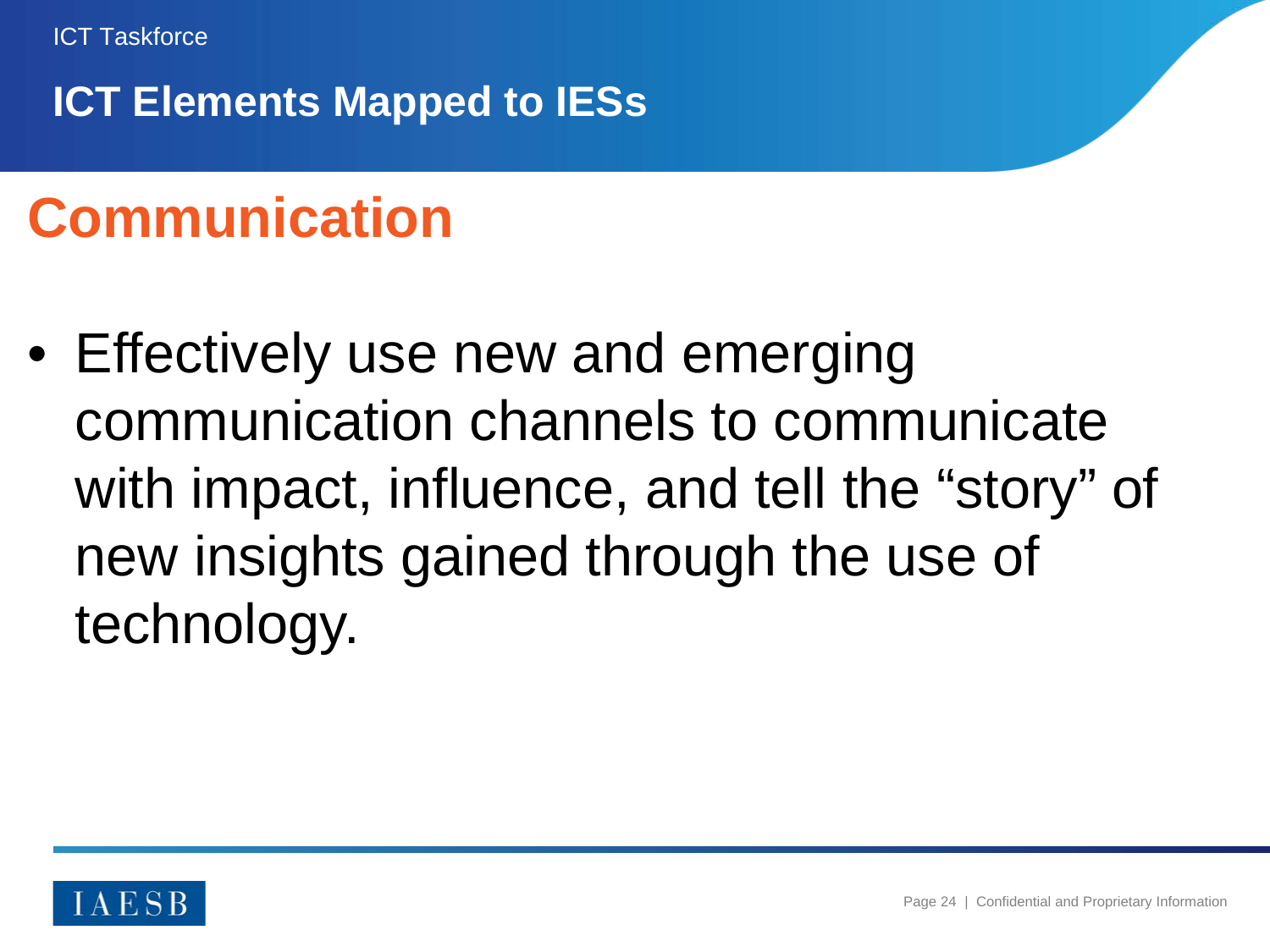

ICT Task Force

- D.Are there additional competency areas or learning outcomes in the IESs that are directly related to ICT as described in the five elements?
- E. Based on the information gathering activities to date, what is the Board's point of view on whether the competency areas and learning outcomes in the IESs effectively capture the skills needed by Accountants in the digital age?

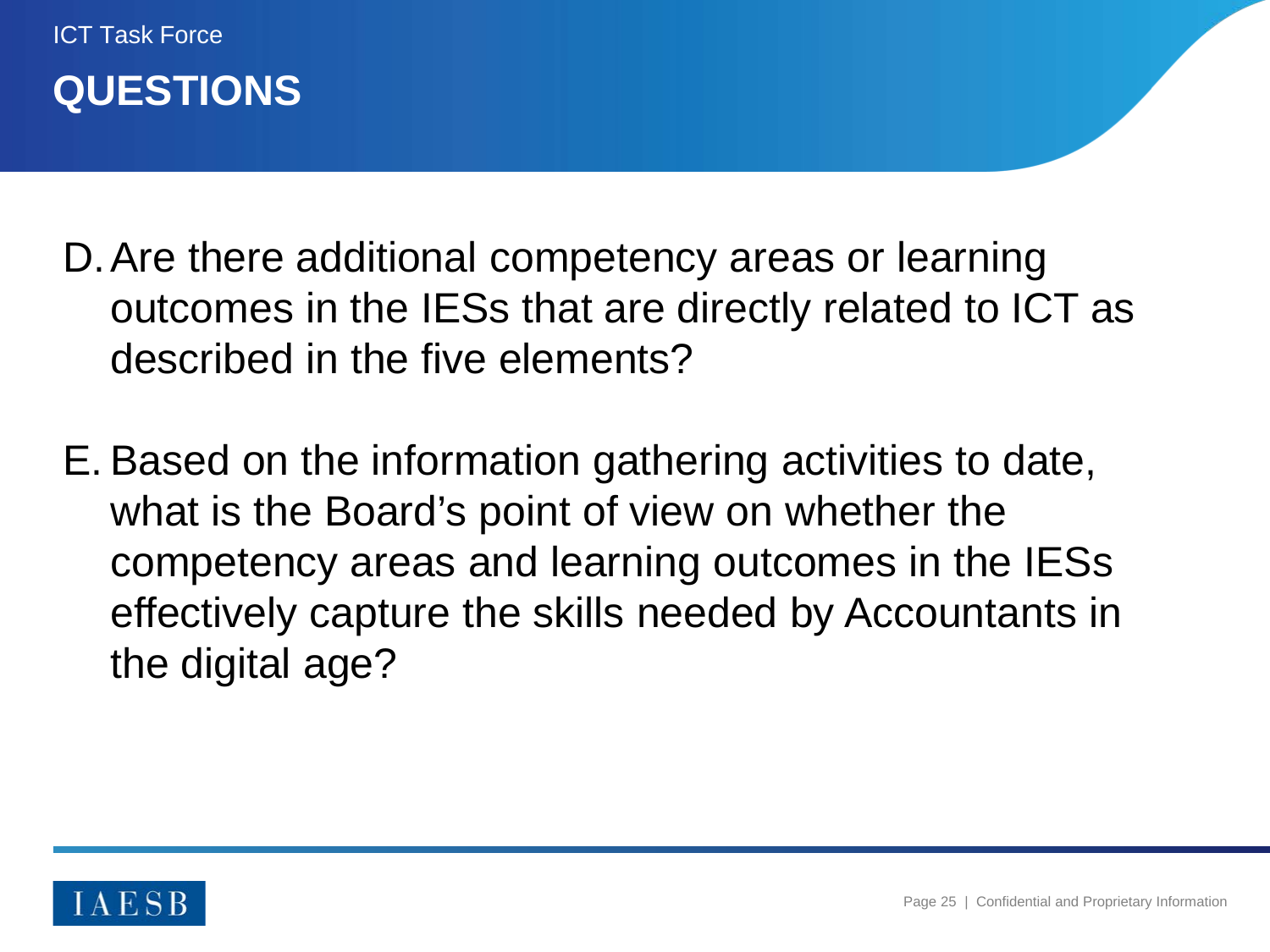### **Proposed Milestones and Timeline**

April/May 2018

• Primary outreach activities completed and analyzed

• Analysis of ICT competencies and skills identified (skills inventory)

**June** 

2018

- Evaluation against competence areas and learning outcomes in IESs
- Recommend standards development activities to the Board

July

2018